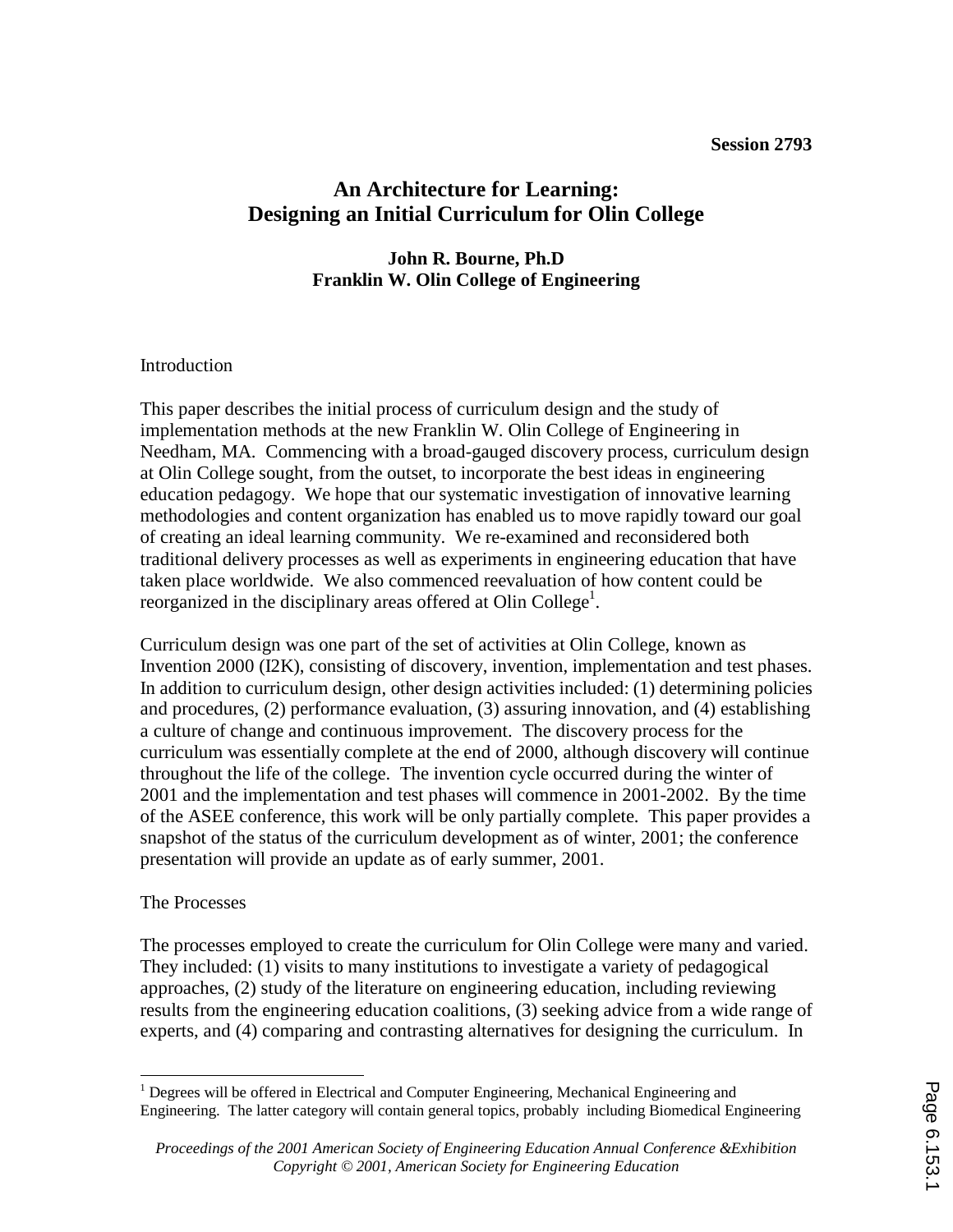general, we have proceeded as shown in Figure 1 – from alternatives that describe a vision of the future, study of various learning methods, teaching methods and infrastructure support for teaching and learning. The multiple items in each column below represent multiple alternatives; the dotted circle indicates that we were able to only choose a limited number of possibilities from among the sets of alternatives. At the end of the design, the vision will have solidified, basic learning methods understood, the set of teaching methods that support learning studied, and an infrastructure chosen for supporting these activities.



**Figure 1. Elements in the design of the curriculum** 

### *Vision*

#### *Invention 2000*

The objective of the Curriculum Design activities is to understand the processes that should be used at Olin College for creating the curriculum and to make recommendations for how the curriculum design should proceed. The curriculum could be defined<sup>2</sup> as the "set of learning experiences undertaken by students during their tenure at Olin College". These learning experiences encompass both "in-class" and "outside-the-classroom" experiences, both academic and non-academic. The methods for transforming novices (entering students) into experts (graduates) have not yet been determined, nor have the desired characteristics of the ideal Olin graduate. Nevertheless, we have discussed, debated and organized our thoughts about the desired transformations. In order to create the curriculum, Invention 2000 is designed to permit discovery of the current best practices available and to invent and test a new curriculum based on desired characteristics and extensions and modifications of existing theories and findings. One objective was to understand how to create a graduate who is the best prepared to deal with her future whether her career is in engineering or other areas. The curriculum was designed in a way to meet individual needs, produce agile and adaptive learners who are able to deal with a world in which knowledge is constantly changing and ensure that graduates greatly exceed common standards in the disciplines in which they graduate.

 $\overline{a}$  $2$  An ad-hoc working definition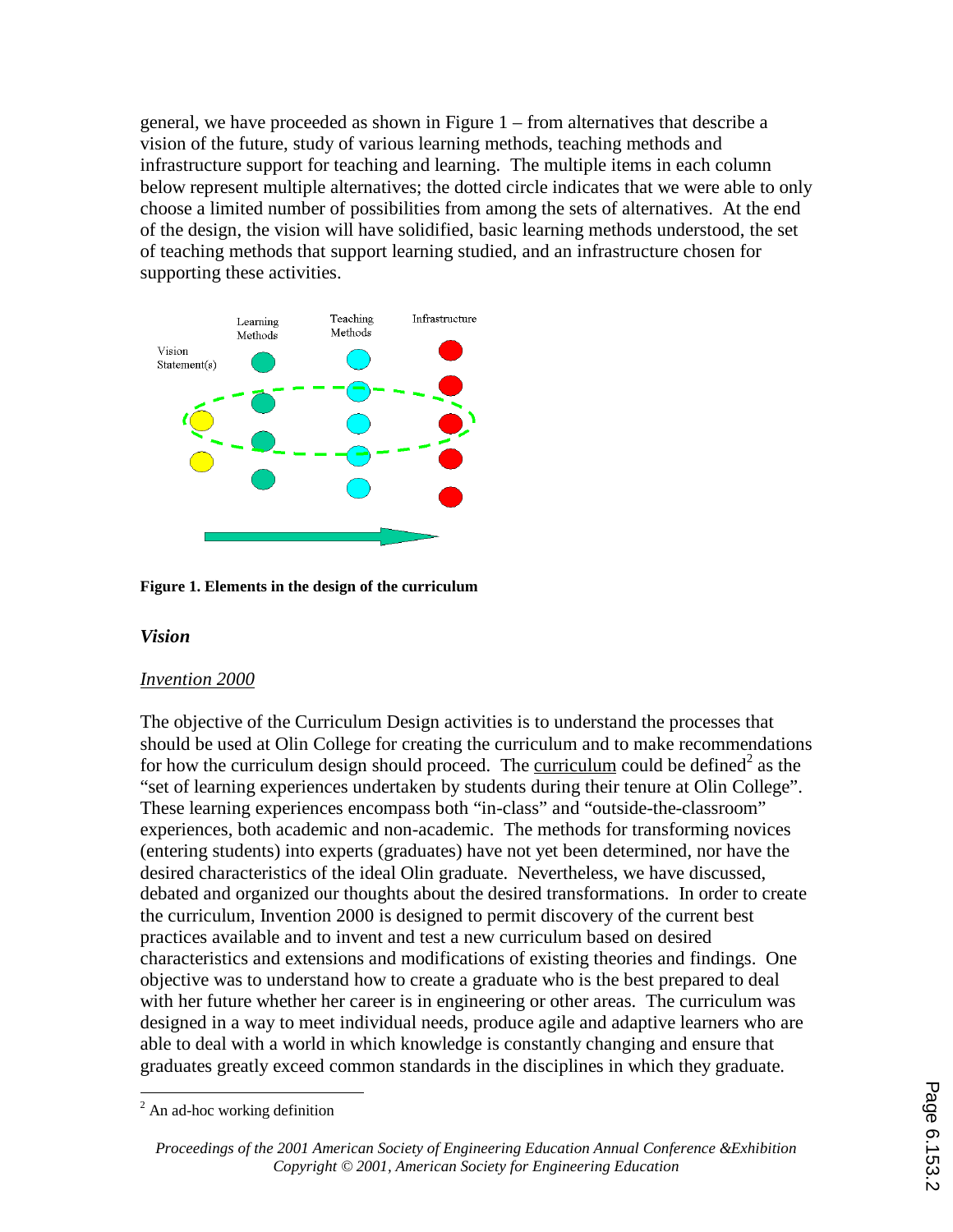| Table $1^3$ : The Phases of Invention 2000 |                                |
|--------------------------------------------|--------------------------------|
| $\bullet$ Discovery                        | • Fall Semester, 2000          |
| • Invention                                | • Winter, $2001$               |
| • Development                              | • Spring, Summer and Fall 2001 |
| $\bullet$ Test                             | • Winter 2001 to Summer 2002   |

In the discovery phase, we sought to discover the best pedagogical practices around the world. In invention, we plan to create specific educational goals and processes. The development phase will include specification of courses, including course work from other institutions. The test phase contains study of assessment paradigms, and evaluation of materials and methods. The targets for the different elements of the curriculum (by time) are shown in Table 2.

| Table 2: Curriculum Design Targets |                                                                        |
|------------------------------------|------------------------------------------------------------------------|
| • Partners year <sup>4</sup>       | • Design complete by June, $2001$                                      |
| • Freshman year                    | • Design complete by June, 2002, in<br>collaboration with the partners |
| 4 year curriculum                  | • Broad outline completed by June, 2002                                |

Background: Theory-driven areas of inquiry

During the design process for Invention 2000, we have kept in mind educational theories as the basis for driving the design of the Olin College Curriculum. A debt of gratitude is due to John Bransford, who introduced the faculty at Olin College to many new ideas in his edited book "How People Learn" (HPL, Bransford et al., 1999). This book has been influential in shaping our thinking. Below, we adapt some ideas from the HPL book to the prospective Olin learning environment.

### *Student-Centered Paradigms*

Learning should be student centered. Student-centered environments<sup>5</sup> are those that take into account the ideas, skills, knowledge and attitudes that learners have. In contrast to lecture delivery methods in which "one size fits all," student-centered environments are much more adaptable to the needs of the learner, either as an individual or as part of a team. For example, a curriculum could be implemented based entirely around undertaking multiple projects, with fundamental information brought in just-in-time. Such a learning environment could be adapted to individual learner's needs by providing

<sup>&</sup>lt;sup>2</sup><br>3

<sup>&</sup>lt;sup>3</sup> For the details of Invention 2000, please see: http://www.olin.edu/news/news\_stories/Invention2kf.html  $4$  Partners are the group of about 25 students slated to join the curriculum design effort in the fall of 2001. These partners will work with faculty to create and test curriculum and then become part of the entering

freshman class in 2002. 5 Also known as learner-centered environments.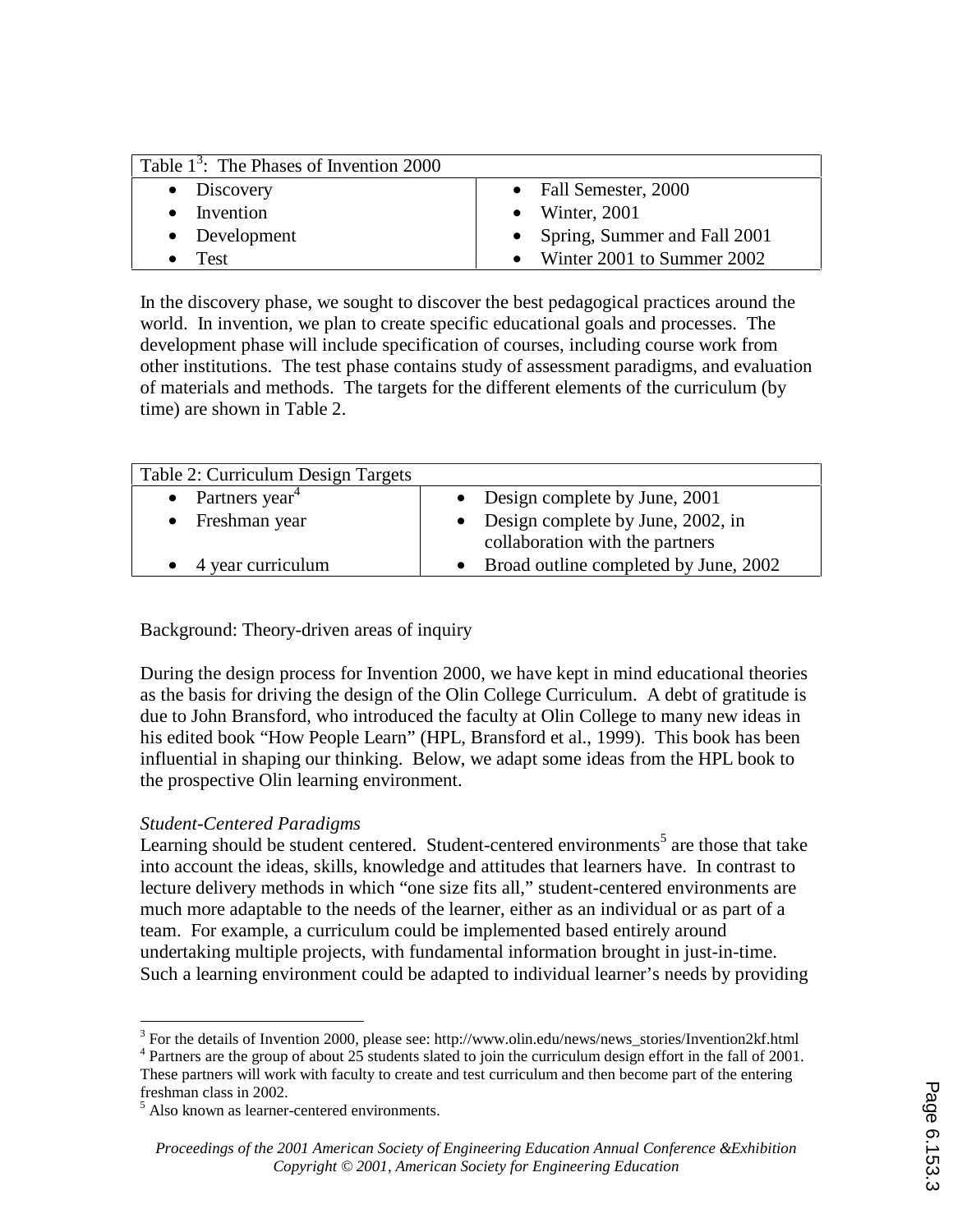individual learners self-paced modules that help hone skills, provide specialized knowledge or provide remediation or additional knowledge.

#### *Assessment Centered*

It is critical to be able to continuously evaluate how well students are learning and how well the faculty teach (parenthetically, we may have to define what it is to be a good teacher in a dominantly non-lecture-based curriculum). Hence, outcomes must be specified at the outset for students, along with techniques for appraising these outcomes in a reasonable way. Moreover, in an innovative curriculum, we may be able to create methods for assessment that are (1) non-intrusive, (2) operate more-or-less automatically (built-in) and (3) provide real gains in instructor and learner productivity.

### *Knowledge Centered*

Once, it was "known" what constituted an engineering education (…a significant amount of math, statistics, thermodynamics, circuits, physics, etc.). Now, it is less clear what the corpus of knowledge is that students need to be most successful in life. What is needed for the upcoming century may well be completely different from the traditional curriculum – for example, one may guess that biology and information technology might become a centerpiece of every engineer's education. Likewise, the knowledge mix at Olin might well contain a robust dose of entrepreneurship due to the superb opportunity for collaborating with Babson in this area. Informed "guesses" may need to be made to provide a knowledge mix that covers a wide set of possible futures.

### *Community Centered*

Better learning appears to occur in community. What are the best practices; how can we design learning communities that work best, function at a distance, and persist past graduation? Of special interest are methodologies for maintaining a learning community as students engage in learning experiences in industry, government and international settings.

### *The Impact of New Media*

New media will radically change the way students learn. We must understand how to best make use of the capabilities of new media. Can we improve learning effectiveness, provide better communications, improve satisfaction and simultaneously reduce cost using these media – how do these media affect what is taught and how things are taught (learned)? For example, can much of the basic knowledge required to support challengebased environments be relegated to module-oriented learning? (*Just–for-you*<sup>6</sup> theories apply.)

### *Curriculum Invention Process*

*Curriculum Study Teams*

<sup>&</sup>lt;sup>6</sup> In contrast to just-in-time and just-in-case delivery, materials created just-for-you imply a different set of learning experiences for each student.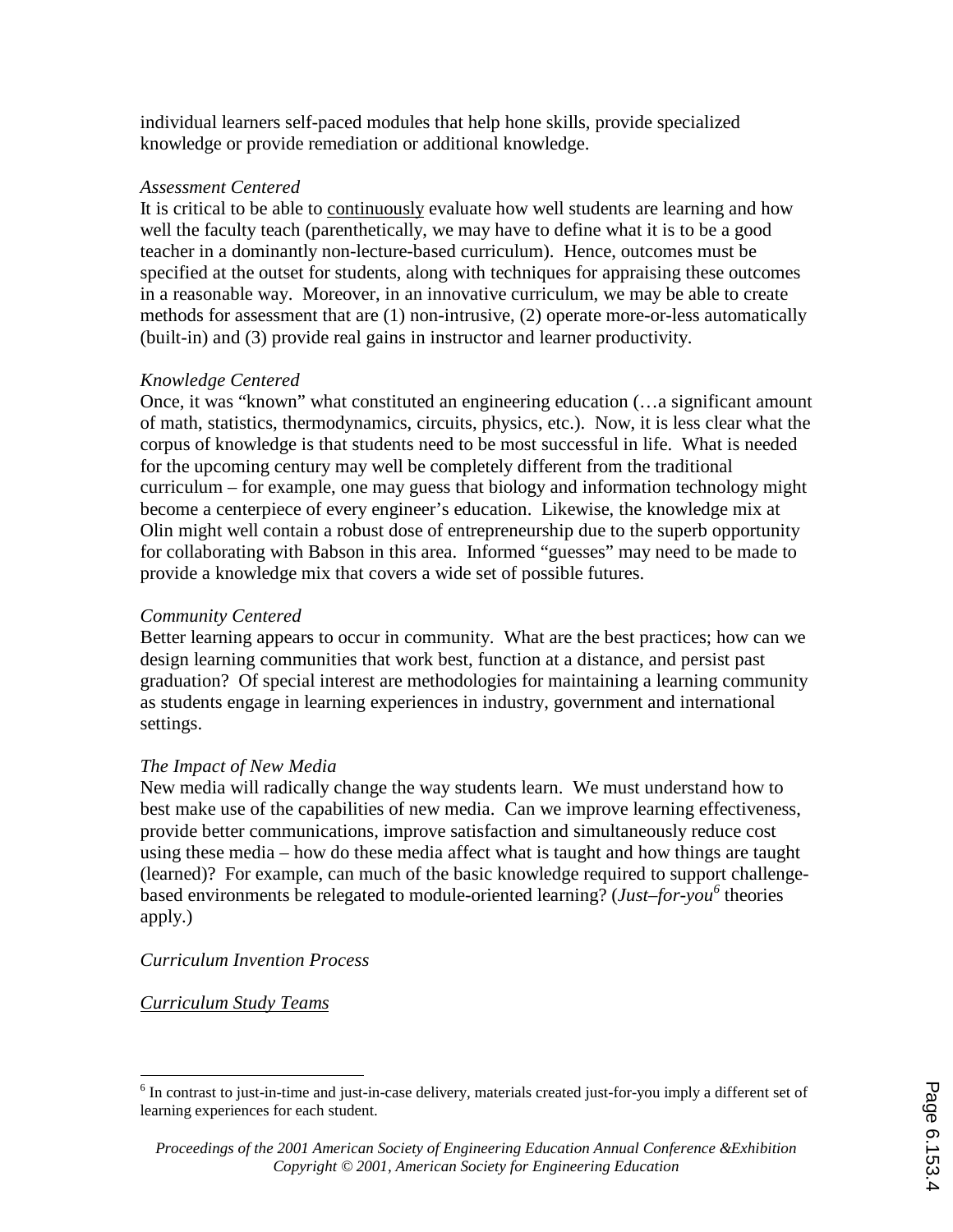The general format of the initial curriculum recommendations included the following steps:

- 1. Create, revise, debate a vision statement for the curriculum.
- 2. Define the Olin graduate.
- 3. Define the learning methods needed to produce the Olin graduate.
- 4. Define the teaching methods that support the learning methods.
- 5. Define the technology infrastructure (db support, assessment, new media) that supports the teaching and learning methods.
- 6. Realistically determine the resources needed to implement any given elements (by assigning cost and time) and rank order results.
- 7. Create an implementation plan.

An example drawn from one exercise we conducted is shown below in which teams created Ishikawa (fishbone) diagrams (Ozeki, and Asaka, 1990) to demonstrate the contributing factors to the education of an Olin graduate.



**Figure 2. Ishikawa diagram of the ideal Olin graduate. E! = Entrepreneurship.** 

# More detailed curriculum study: I2K – CURRICULA STUDY TEAMS

In the next set of steps in studying curricula, the faculty divided into five teams as shown in the table below to investigate different issues.

### TEAM 1: TEACHING (DELIVERY) **METHODS**

- Project-Based, Challenge-Based Learning
- Student Teaming
- Learning by Discovery
- Tutorial Style Teaching
- Multi-Disciplinary / Integrated Curricula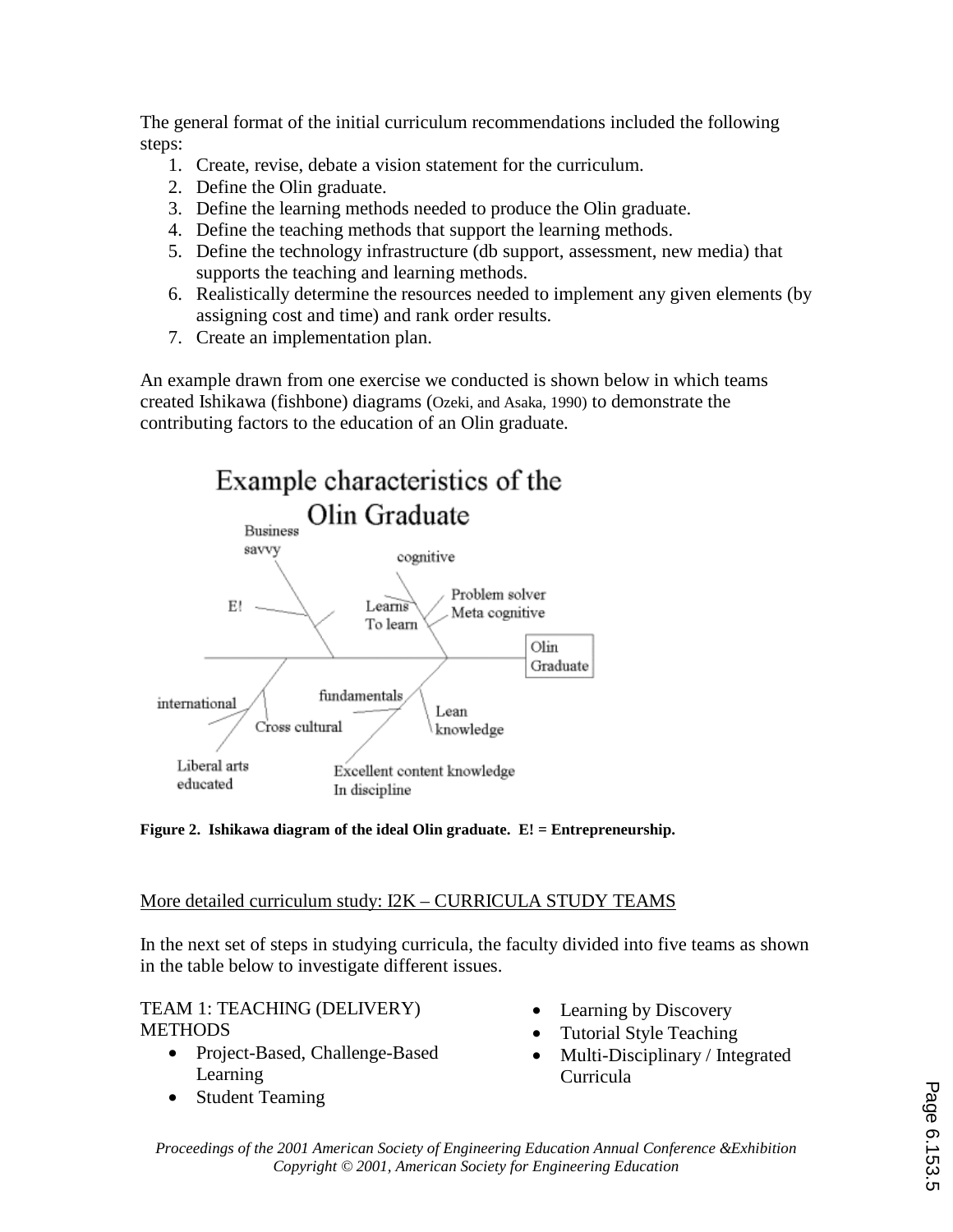• Peer Instruction (student centered learning)

## TEAM 2: ISSUES

- Assessment
- UG Research
- AP (Advanced Placement)
- Advising/Admissions
- Learn from Other TYPES of Schools (architecture, music, etc.)
- NSF Coalitions

# TEAM 3: CONSTITUENCIES

- Global Partnerships
- Internships/Industry Relations
- Virtual Alumni
- Relationship with Students

### • Educating Whole Person Pervasive Liberal Arts

- Design
- Entrepreneurship
- Curriculum Constraints Limits of time, credit hours
- Support Subject Issues Math Physics Chemistry Life Sciences

#### TEAM 5: ORGANIZATION / **INTERFACE**

- Interface with Babson
- Interface with Other Schools
- Infrastructure Support
- Process of Optimization

### TEAM 4: CONTENT

As shown, the issues were broad. By splitting up the various topics, the faculty could deal with examining the issues deeply. The results of the studies were quite informative: team one reviewed learning methods in detail, team 2 attacked understanding a variety of issues, team 3 considered the types of constituencies that Olin would serve, team 4 examined content and team 5 worked on relationships with other institutions and began to define a process for reaching the short-term endpoint of working with the partners who would be admitted to Olin in the Fall of 2001.

# *Curriculum Delivery*

The following elements concerning delivery of the curriculum are not complete and will likely change during the I2K processes for design and test. Figure 3 below shows a concept that has been discussed as a possibility for an architecture. In brief, the ideas shown in this figure can be explained as follows:

- 1. Learning periods are divided into approximately 8-week periods, roughly equivalent to a half semester. Segmentation of these periods is a possibility, as well. An alternative plan of  $5/4/5$  week segmentation of a semester was discussed, as well.
- 2. A thread concerned with curriculum design persists across the entire educational experience. In figure 3, this thread is labeled: "Olin Curriculum Design Thread." From the outset, every student will spend some time continuously developing and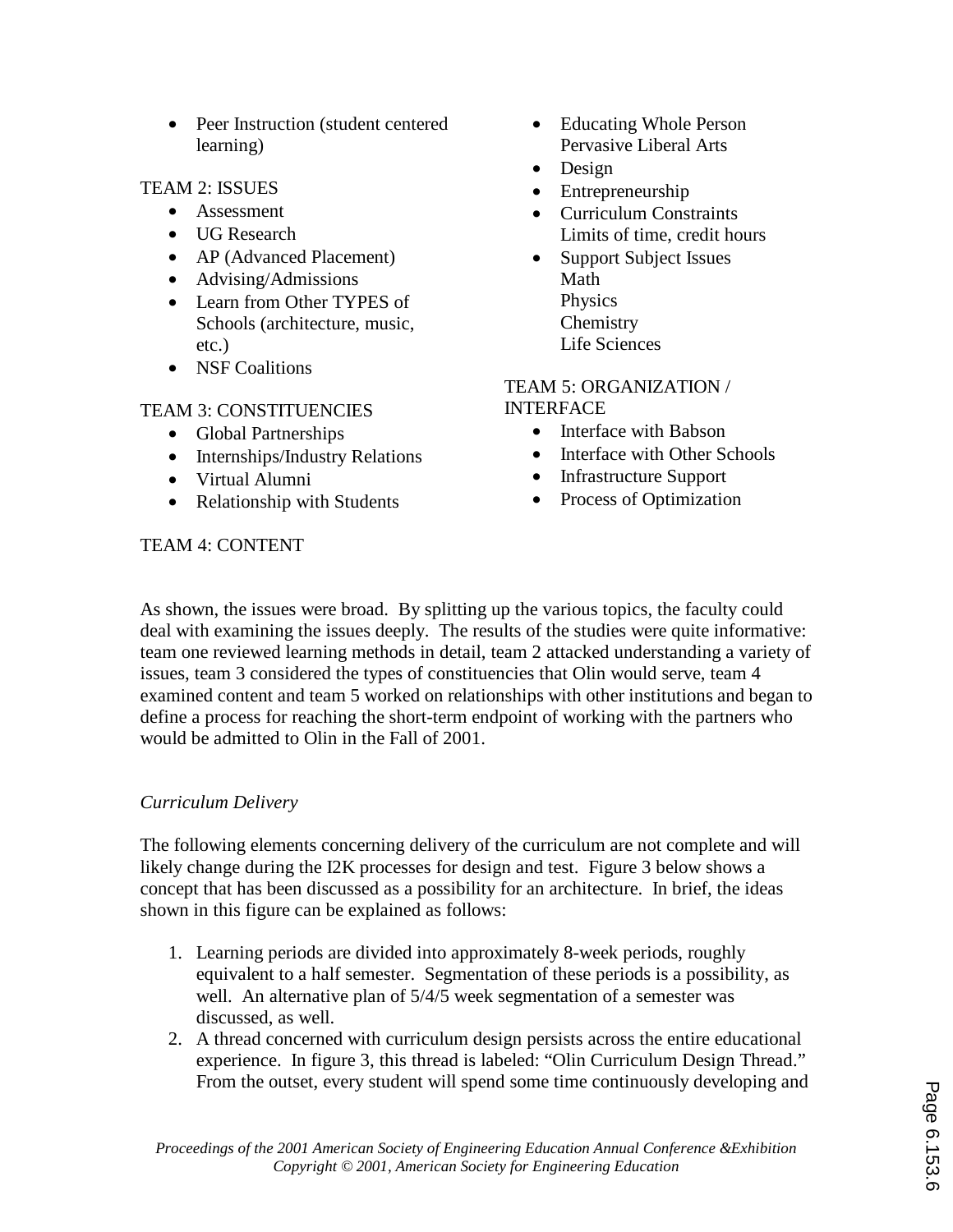improving the curriculum. This thread is one element of the Olin curriculum that is quite different from curricula found elsewhere.

- 3. Courses taught elsewhere (Babson, Wellesley, Brandeis, etc.) are shown persisting across the modules.
- 4. Each module has problem-based components (indicated here by the label "PBL" for problem-based learning) that we and others<sup>7</sup> have called learning mosaics. Each problem-based learning scenario or mosaic (e.g., an anchored authentic experience) is connected to learning modules that are available online and can be taken just-in-time. These modules are mostly self-paced (e.g., a calculus review from Harvey Mudd) but can contain instructor-led components. Shown below is a sample semester demonstrating the supporting methods – e.g., electronic portfolios, libraries, course builders, and other supporting constructs. Below this plan in the figure is the IT infrastructure. This system is based on a standard course management package, extended to implement the various support methodologies.



### **Figure 3. Example Modular Delivery System. PBL= problem-based learning.**

Two threads of learning persist throughout the curriculum – liberal arts and entrepreneurship. It is the intent that every learning module will contain elements of

 $\overline{a}$  $^7$  Notably, John Bransford of the VaNTH Bioengineering Education Engineering Research Center.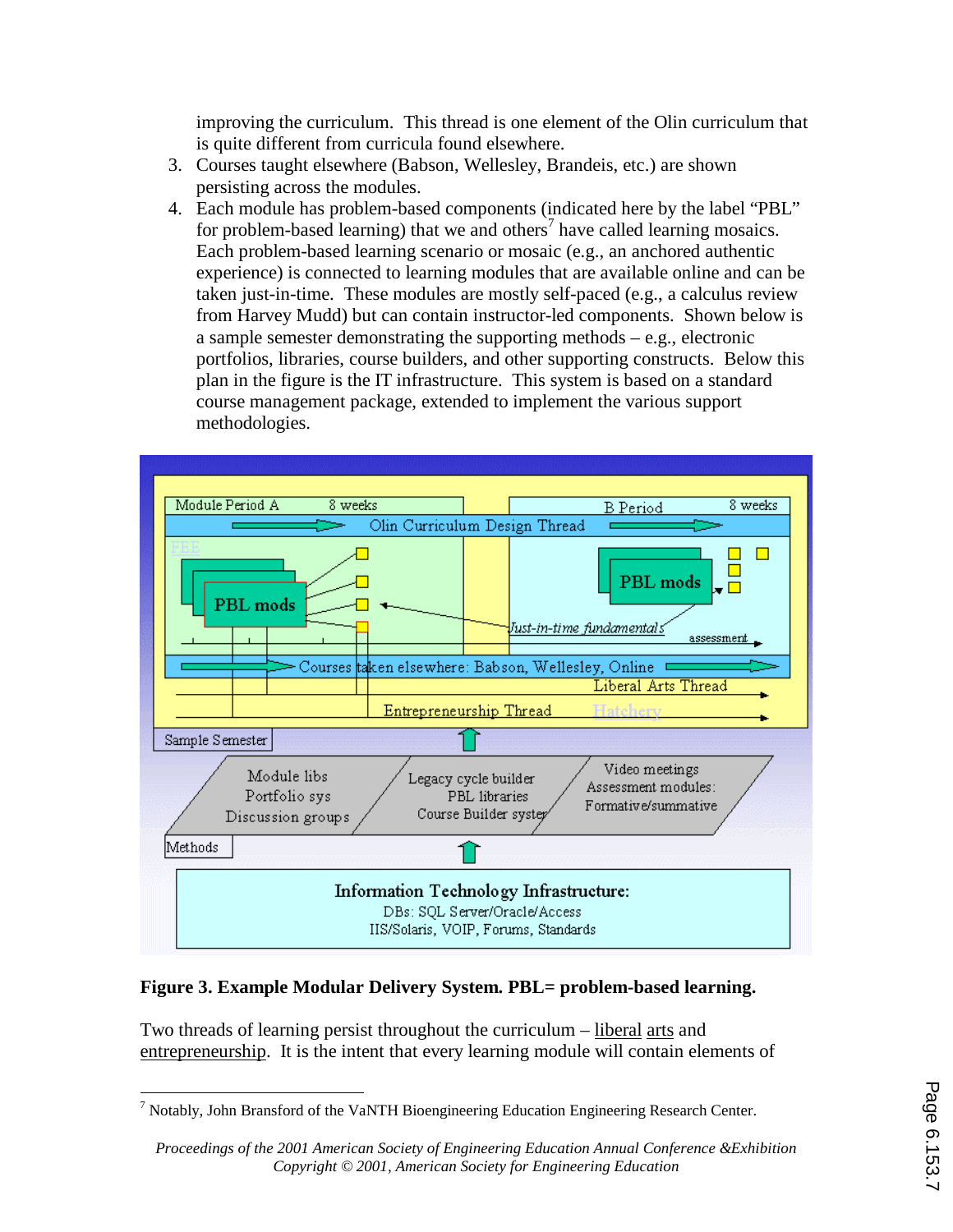these two hallmark areas of an Olin education. As an example of implementation, a hatchery<sup>8</sup> is shown that will be constructed to permit students to work with creating new ventures. While not yet complete in concept, the figure below demonstrates the idea of creating multiple hatcheries in different disciplines (upper right). As students work with new ventures, the accumulated knowledge produces intellectual capital (in the so-called intellectual capital machine) that builds a legacy of information that can be used by future generations of students. The hatchery is a joint project of Babson College and Olin College. Babson, a college completely separate from Olin College, is physically collocated with Olin College. Babson's emphasis on business education permits Olin to draw on the significant resources provided by Babson in this area.



# **Figure 4. Example Hatchery Project Schemata. OLH = Online Hatchery.**

# *Information Technology Infrastructure*

The curriculum at Olin College will be fully supported with information technology tools. The first activities undertaken to determine which tools should support the curriculum were initiated during the winter of 2001. A workshop (sponsored by the Sloan Center for Online Education (SCOLE) at Olin and Babson Colleges) was produced to help the faculty determine which course management system should be selected. Key criteria to investigate included:

<sup>&</sup>lt;sup>8</sup> A hatchery (a.k.a., incubator) is a place (physical and/or virtual) where new ventures are "hatched."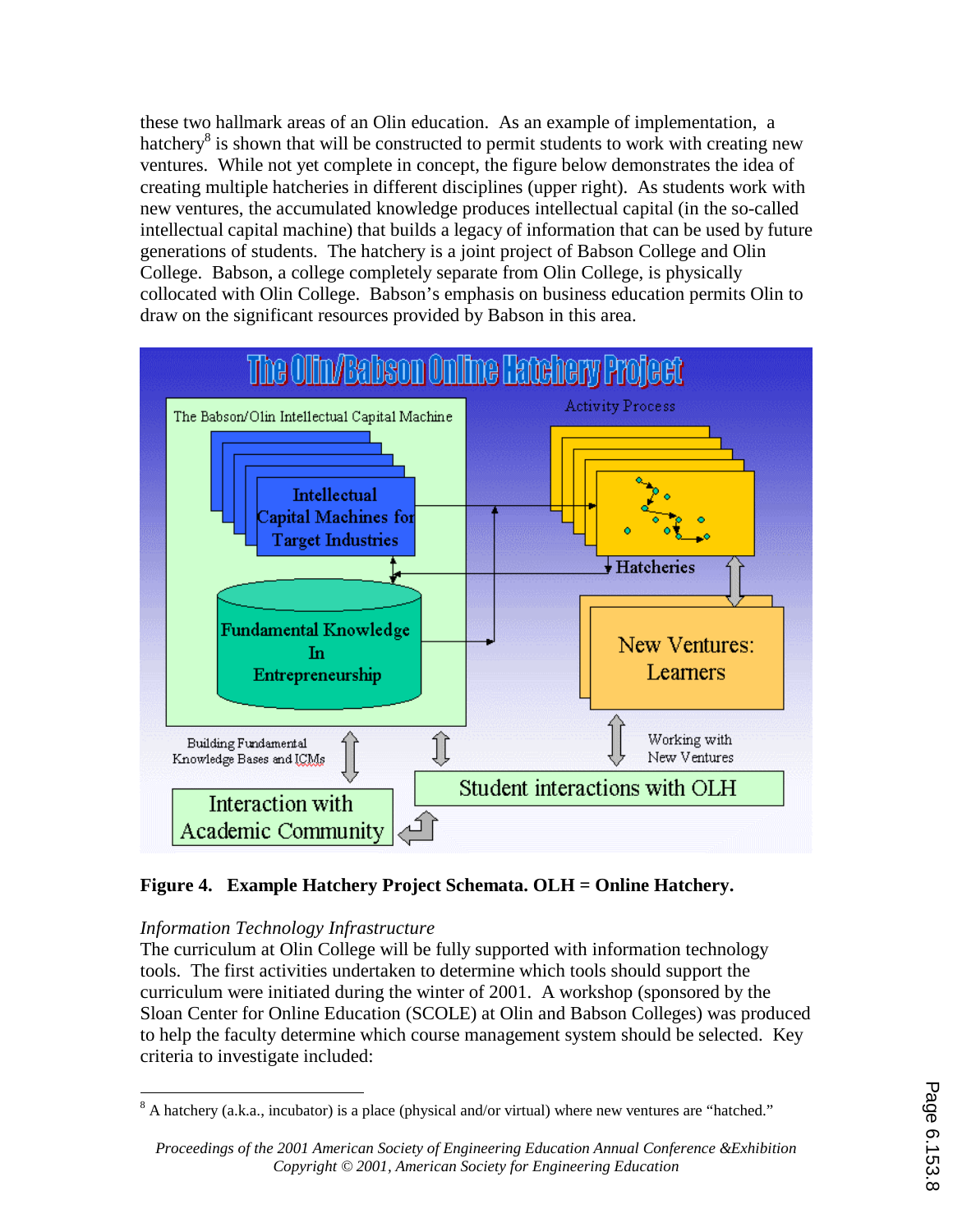| Table 3: Criteria for course management system (CMS) assessment |                                                |  |  |  |
|-----------------------------------------------------------------|------------------------------------------------|--|--|--|
| Ease of Use                                                     | The CMS should be easy to use without          |  |  |  |
|                                                                 | having to learn to use any web coding.         |  |  |  |
| Features                                                        | Materials upload, asynchronous discussion,     |  |  |  |
|                                                                 | synchronous chat, slide upload, lecture        |  |  |  |
|                                                                 | materials, editable text, equation editor,     |  |  |  |
|                                                                 | modular organization, etc.                     |  |  |  |
| Adaptability                                                    | The code for the CMS should be                 |  |  |  |
|                                                                 | modifiable to customize the learning           |  |  |  |
|                                                                 | environment.                                   |  |  |  |
| Scalability                                                     | The system should scale to support             |  |  |  |
|                                                                 | additional students, including students who    |  |  |  |
|                                                                 | are abroad or off campus.                      |  |  |  |
| Administration                                                  | The system should provide easy                 |  |  |  |
|                                                                 | administration, connection to on-campus        |  |  |  |
|                                                                 | utilities (e.g., email, databases), monitoring |  |  |  |
|                                                                 | of use, etc.                                   |  |  |  |
| Modifiability                                                   | The system should provide ways to add          |  |  |  |
|                                                                 | new features, as desired.                      |  |  |  |

### *Interaction with Other Institutions*

We anticipate working with other institutions in the following ways:

- Babson College Babson College is a physically collocated, although separate, institution that is dominantly management oriented, with a strong suit in Entrepreneurship. Olin College expects to utilize and provide courses from and to Babson College. An early partnership to build the Olin/Babson hatchery is expected to provide a focus in this area.
- Wellesley and Brandeis Colleges Discussions are underway to utilize courses at these colleges.
- Online courses We expect to be able to utilize courses that are available online from any institution that provides course work of interest to our students.
- Modules We will make use of modules provided by other institutions and from commercial sources.
- Laboratories We anticipate creating relationships with local institutions to provide additional laboratory facilities that are not easy to duplicate (e.g., clinical laboratories for bioengineering students).

### *Other Partnerships*

We are planning to create partnerships whenever and wherever possible. For example, one such partnership is expected to be with VaNTH (Vanderbilt, Northwestern, Texas, Harvard/MIT), the NSF-funded Bioengineering Research Center.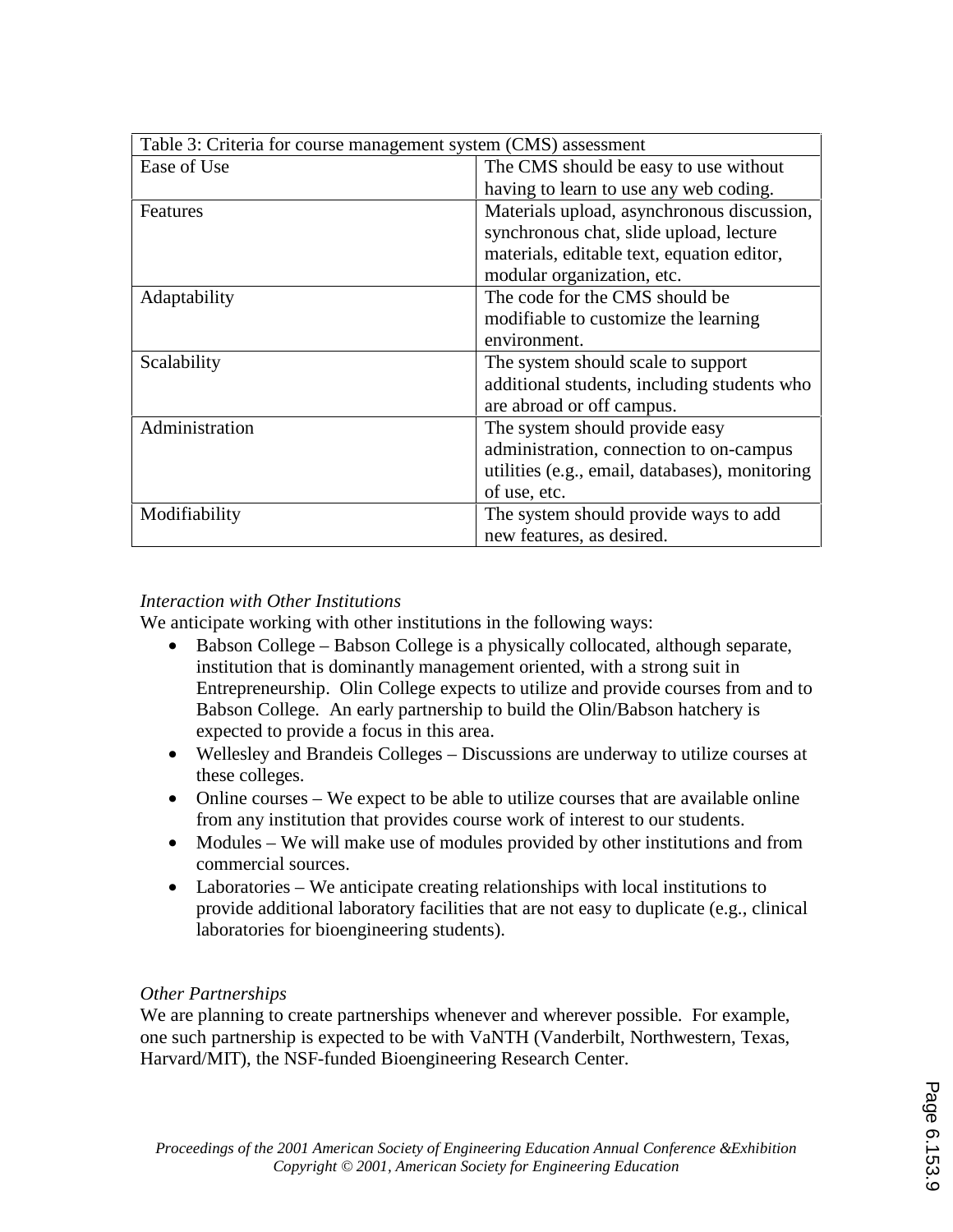## *Example of Bioengineering Curriculum Design*

The faculty studying the creation of a bioengineering program at Olin College has begun to devise a curriculum to support learners in bioengineering. The preliminary characteristics of this program are given below as an example of what might be possible. However, no decisions have been made about the actual curriculum.

The characteristics of the bioengineering program are prospectively defined as:

- Problem-based learning guided by experts in targeted knowledge clusters in bioengineering. For example;
	- o Cellular bioengineering
	- o Computational bioengineering
	- o Device-oriented bioengineering
	- o Biomedical imaging
- Learning experiences in several universities and industries located at-a-distance from Olin College:
	- o Sampling learning via online methods at several institutions (e.g., by taking several short courses)
	- o Learning by attending a semester class or classes at a far-from-Olin College for credit. Host institutions might be in the Boston area or elsewhere, depending on the interests of the student.
- Team-focused learning experiences in which student teams concentrate on single knowledge cluster topics while the team is distributed. In this model, teams would remain cohesive via Internet connections, guided by a faculty knowledge cluster leader. A key concept is to permit student teams to retain an identity and to communicate daily with each other about what they are learning.
- A focus in learning as a team about new product development and entrepreneurial thinking in bioengineering. This learning would be made real by participation in the Olin/Babson hatchery. The online component of the Olin/Babson hatchery would permit students to continue to work in the hatchery even if they are physically not present at Olin for a semester.
- Learning from and with the entire bioengineering community worldwide.

A possible sequence of learning activities could be:

Semester 1: A semester could be built from a series of learning experiences that include courses at other colleges and a series of variable length modules. Some examples of modules are shown below.

Modules:

- Introduction to Olin Learning Methods
- Freshman Engineering Experience
- Planning to become an expert in bioengineering (a life plan)
- Targeted foundation experiences in engineering and in management
- Lean modules in
	- o Biology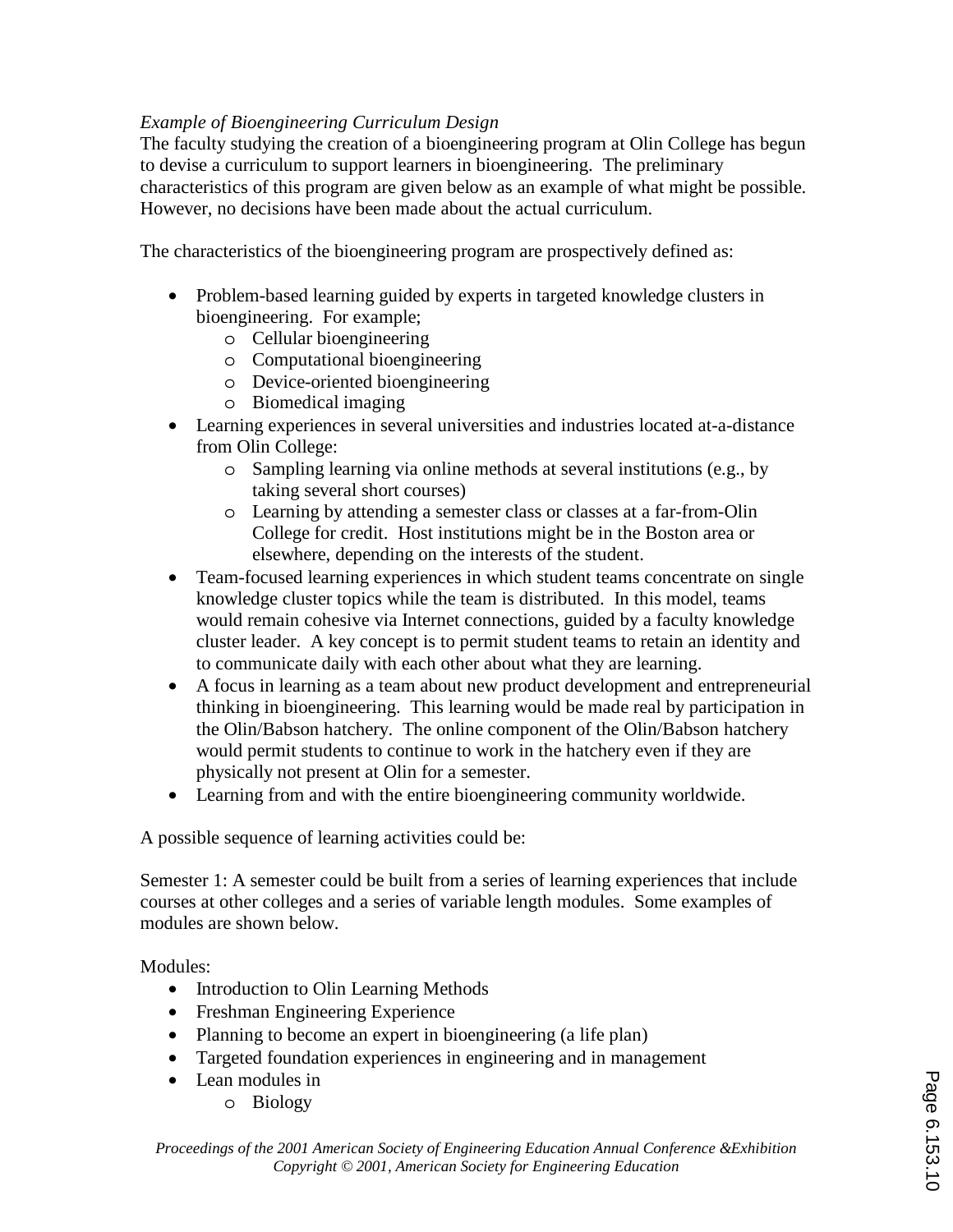- o Chemistry
- o Math
- (Writing, presentations, ethics, entrepreneurship would be built into each module)

Semester 2: The second semester could be a continuation of the first, including:

Modules:

- Planning the away from campus learning experiences
	- o Getting ready for the away experience (practicing as a team)
- An entrepreneurial/new product development experience
- Continued biology, chemistry, mathematics, and physics modules
- An online learning experience at a distance campus, where students might physically attend in an upcoming semester. A key concept is for students to pick one or two knowledge cluster areas for concentration in the upper class years. The online learning experience might be in one of these cluster areas. Breadth is to be provided via online learning modules.

Semester 3: An away experience at a local college for one semester could be created in which students take courses at that college. After this semester, students could continue to take online courses from the same college. An advantage to physically taking courses at a local institution prior to taking online courses is that the student would become a part of that learning culture.

Semester 4: On-campus learning experiences.

Semester 5: A dominantly industrial experience, either in the Boston area or elsewhere.

Semester 6: On-campus learning experiences.

Semester 7: International learning experiences. Continued online learning cohort experiences.

Semester 8: On-campus learning experiences. Graduation.

# **Plans for the Spring Semester, 2001**

*Curriculum Creation Process* 

A process currently under consideration for the spring semester, 2001 consists of the following steps:

- 1. Determination of endpoints, including specification of each degree to be offered.
- 2. Faculty preferences and discussion of curriculum delivery methods.
- 3. Creation of an example first year curriculum by listing course titles, content and methods.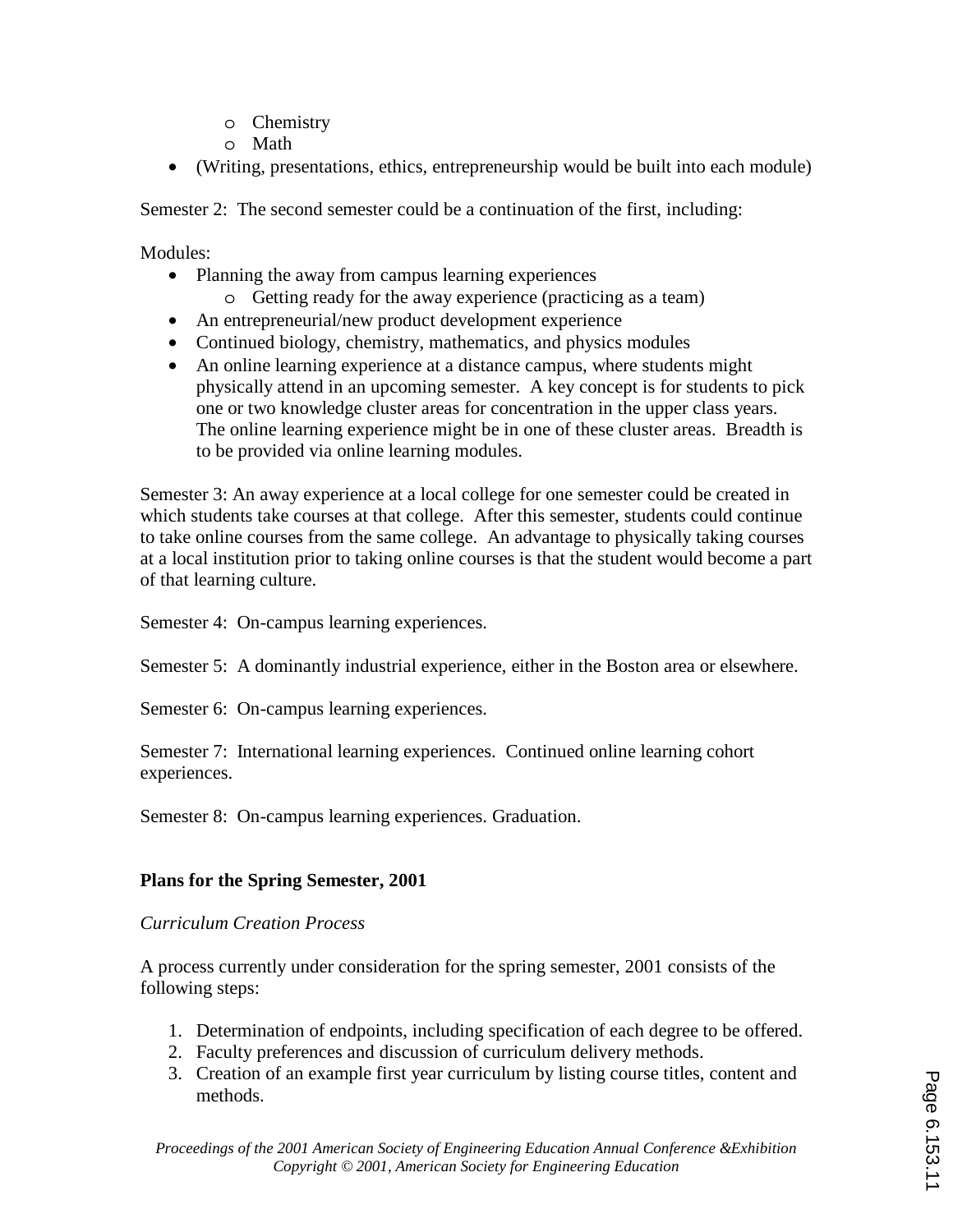- 4. Choosing a course management system (CMS) and knowledge organization system.
- 5. Determining content types for initial learning experiences to be created.
- 6. Each faculty member builds a complete example learning experience.
- 7. Each learning experience is reviewed by both internal and external consultants.
- 8. The example learning experiences are tested and improved.
- 9. Summer vacation 2001
- 10. Partners year begins in Fall, 2001

An example of the types of decisions that could be made among different delivery techniques using a trade-off analysis<sup>9</sup> is shown in Figure 5. In this example, five alternatives for different delivery methods were chosen (columns) and 8 different criteria for choosing among the alternatives were selected. The software employed permits weighting of each criteria.

| <b>CN DECISION PAD</b>                                                                                                                                    |                                                                                  |                                                                       |                                                                                     |                                                                                                          | $ \Box$ $\times$                                                               |
|-----------------------------------------------------------------------------------------------------------------------------------------------------------|----------------------------------------------------------------------------------|-----------------------------------------------------------------------|-------------------------------------------------------------------------------------|----------------------------------------------------------------------------------------------------------|--------------------------------------------------------------------------------|
| Title of a Criterion, rating scale EXCELLENCE<br><b>FILE</b><br><b>WEIGHT</b><br><b>CRITERION</b>                                                         | <b>ALTERNATIVE</b>                                                               | <b>EUALUATORS</b>                                                     | <b>DISPLAY</b>                                                                      | <b>REPORT</b>                                                                                            | QUIT<br>D:\D-PAD\CURRIC.DPW-                                                   |
|                                                                                                                                                           | Integrated                                                                       | Projects                                                              | Tutorial                                                                            | Module                                                                                                   | Lec/disc.                                                                      |
| agility<br>integ difficulty<br>assessment ease<br>scalability<br>adap to suppliers<br>elect. support helps<br>exportability<br>prod. good learner<br>cost | Poor<br>$U$ –Low<br>$U$ –Low<br>Poor<br>Poor<br>High<br>Low<br>Exce 11<br>U-High | Good<br>High<br>Low<br>Good<br>Poor<br>High<br>High<br>U-Good<br>High | $U - Good$<br>U-High<br>High<br>Poor<br>Good<br>Low<br>$U$ –Low<br>U-Good<br>U-High | Exce 11<br>Low<br>Medium<br>$U - Good$<br>Exce <sub>11</sub><br>$U$ -High<br>$U$ -High<br>Good<br>Medium | Good<br>Medium<br>High<br>Good<br>$U - Good$<br>Low<br>$U$ –Low<br>Poor<br>Low |
| score was:<br><b>SCORE NOW:</b><br>rank was:<br><b>RANK IN 5:</b>                                                                                         | 4.0                                                                              | 4.9<br>$\overline{2}$                                                 | 3.8                                                                                 | 7.9                                                                                                      | 4.9<br>2                                                                       |

**Figure 5. Trade-off analysis among different delivery methods** 

# *The Partners Year*

The partners are a special group of students. Selected for their interest, capability and desire to play an early role in inventing the college, these students will spend the 2001- 2002 academic year working with faculty to build the curriculum of the college. They will, in addition, participate in the fall semester in a social experience (e.g., building a Habitat for Humanity house) and in the spring, an international experience at Georgia Tech Lorraine in Metz, France.

# *Partnerships*

In addition to the partner's year, a series of strategic partnerships will be formed for students to have international experiences at institutions and industry abroad, industries in the US and with a variety of institutions of higher education in the US. Relationships with foundations, publishers, health care organizations, governmental agencies, various

<sup>&</sup>lt;sup>9</sup> The software for the tradeoff analysis shown is from Apian Software (www.apian.com).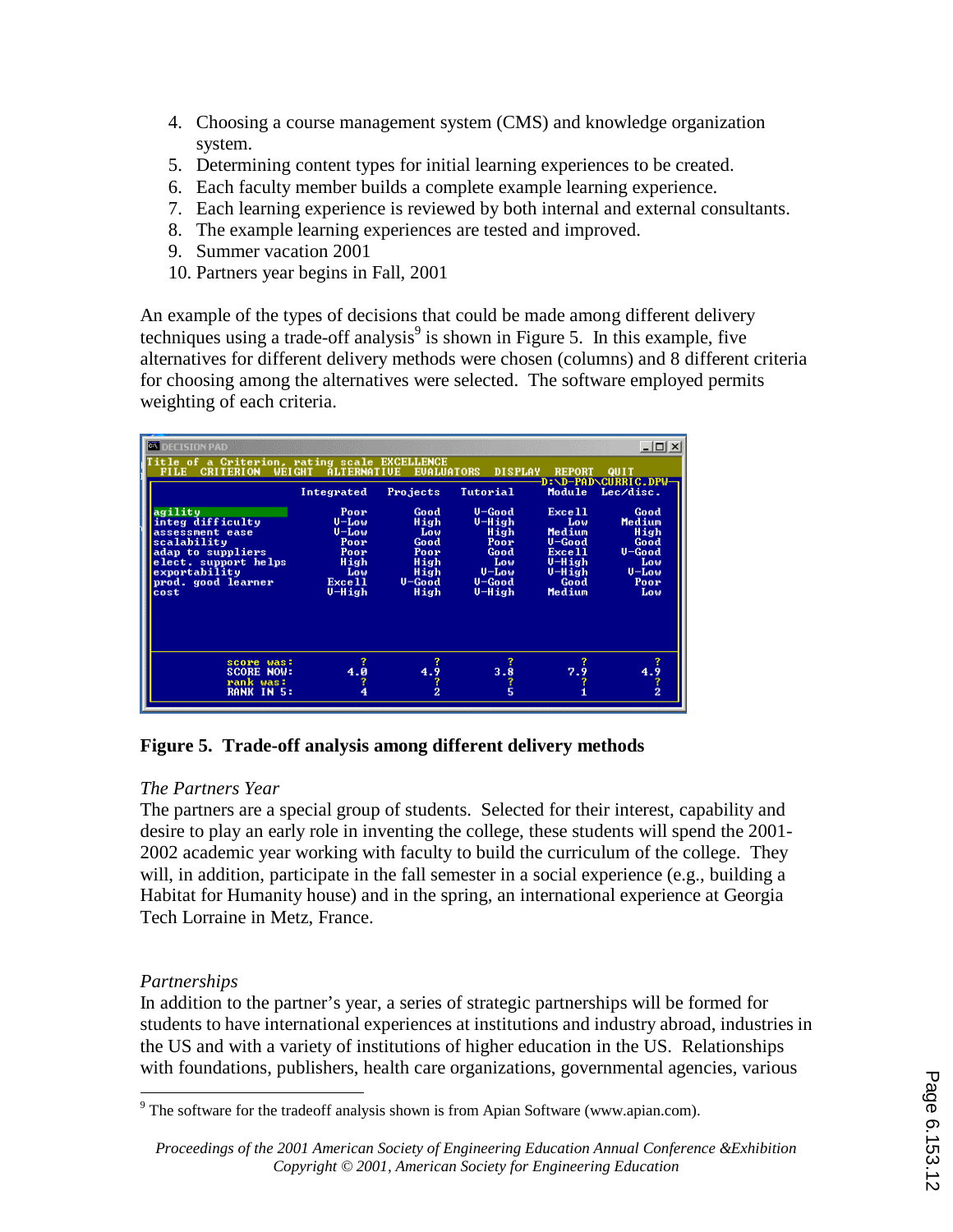non-profit organizations and others will be formed. Olin will utilize materials, information and other resources from many different venues.

#### *Completing the Curriculum*

The curriculum design process is never-ending. We intend to be an agile organization that encourages constant change in the curriculum. We plan a process of continuous improvement driven by assessment that will permit refinement of the curriculum using both formative and summative means. Assessment will be facilitated using a technology infrastructure built into the course management system. We hope to be able to create a non-intrusive assessment mechanism that will continuously provide feedback.

#### **Discussion**

We are driven by a vision of Olin College as producing agile learners who are wellgrounded in engineering but have very significant abilities in business and the liberal arts. To achieve this vision, we are examining multiple pedagogical approaches including, for example, project-driven experiential learning. The curriculum may include a very significant proportion of liberal arts, entrepreneurial threads (the latter due to our relationship with Babson College) and multiple international and industrial experiences. Coupled with integrated co-curricula activities, we hope that the combination will produce a unique curriculum for Olin College.

The curriculum will be built into learning experiences that include multi-week modules (probably half or quarter semester length) delivered in a variety of ways. Of special interest is the ability to deliver the curriculum using an information technology infrastructure that will support student learning both in the classroom and when students are away from the classroom and provide continuous assessment of student learning.

What are the characteristics of the curriculum that will help make Olin College unique among engineering colleges? Of major importance is the strong interaction with Babson College's programs, the modularization of curriculum that includes focused disciplines but with clear threads of entrepreneurship and liberal arts, the utilization of materials, knowledge, information secured from anywhere, delivery of learning in anytimeanywhere modality but with intensive face-to-face components, integration of international, industrial and social experiences and a focus on problem-oriented, teamcentered and entrepreneurial learning experiences.

### Bibliography

Bell, A.W. O'Brien, D. and Shiu, C., Designing teaching in the light of research on understanding. In: Proceedings of the Fourth International Conference for the Psychology of Mathematics Education, Karplus, R. (ed.) , 1980

Bransford, John D., Brown, Ann L, and Cocking, Rodney, R (Eds), How People Learn: Brain, Mind, Experience, and School, National Academy Press, Washington, D.C., 1999.

Decision Pad Tool, Apian Software, www.apian.com.